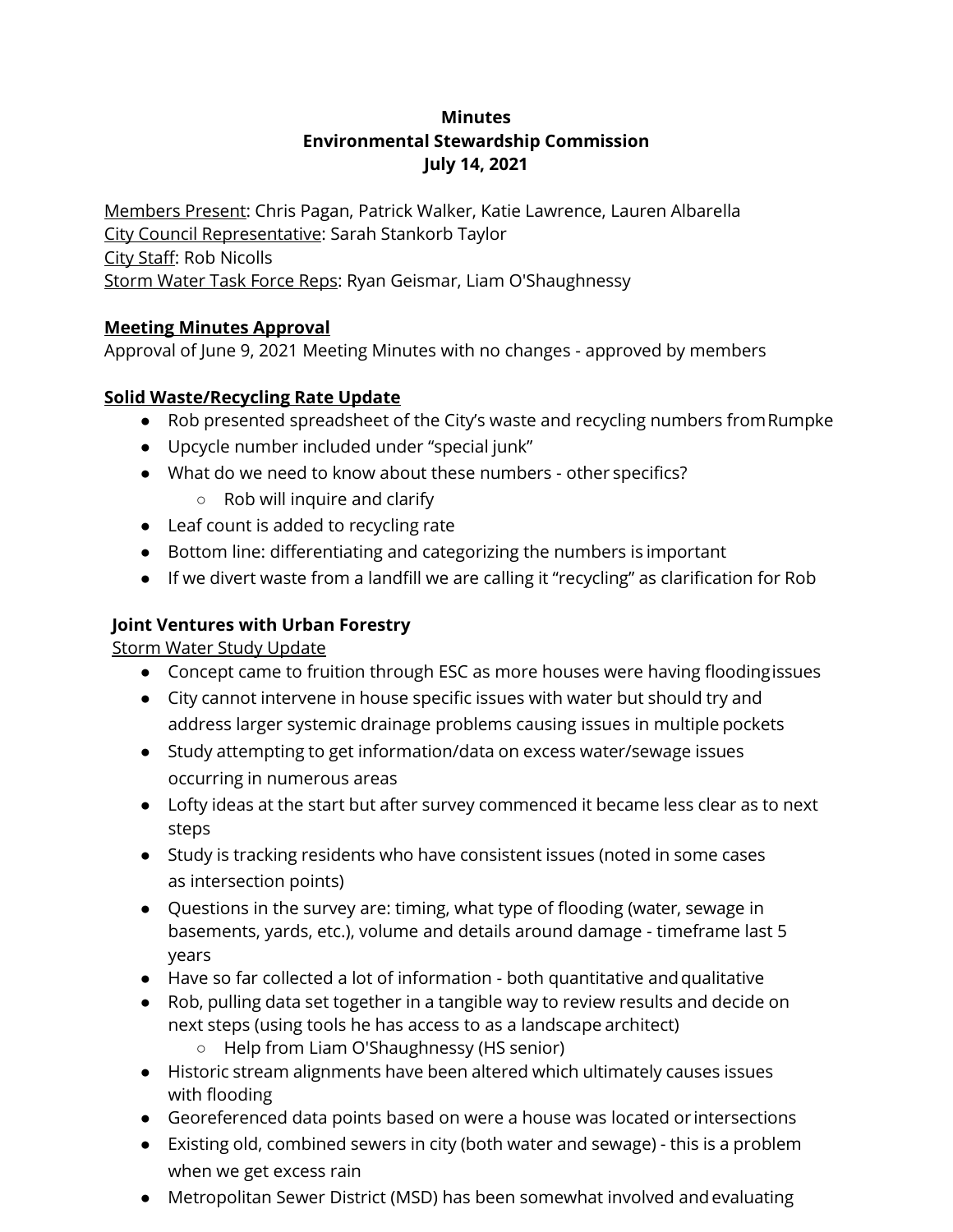- There are a handful of clusters that are having sewer backup issues this does not look coincidental
	- In areas close to the combined sewers
- In some cases homes have more than a foot of sewage coming in so issues are significant
- Along creeks and "historic creeks" we see more "surface flows" aggregating inyards
- Again in some cases water depth is deep (around 4 feet)
- Also seeing "water intrusion issues" were water is seeping into houses from the yard
- There are hot spot issues for all if these problems patterns have been revealed that require further investigations
- Yard flooding city cannot do much about that except for education depending on number of properties where city owned interventions may be possible (city land in proximity)
- Consent decree with MSD is Wyoming a part of this??
- MSD should be handling sewer issues working to obtain some leverage to get them to act
- The whole point was to do away with the old combined sewer overflow issues
	- Goal is to remove storm water going into combined sewers to relieve pressure on the system
- Grove/Waverly big sewer back up issue
- What are options with phase 2?: Education campaigns run by ESC
	- $\circ$  Get information to residents on what can be done to mitigate these issues
	- Hopefully in conjunction with city and MSD efforts depending onsituation
- Clean water act enforcement action to get MSD to intervene seems to be a real action we can take?
- Need to tread carefully when it comes to bringing in attorneys
- Can we get MSD to come here and evaluate, and present to the city non confrontational but collaborative?
- We will try to obtain public information as to what MSD has done in otherlocations
- Agreed that we need to get data in order as well as plans for next phases and present to council about what city can do and how other future projects should be managed
- A tip: unhook downspouts from sewer system (to reduce amount of water going into sewer)
	- This may be more applicable to those on flatter ground (otherwise the water runs downhill into others yards)
- What have other municipalities done to solve these issues?
- Storm water mitigation credit could make sense here
- Stearns Mansion issue with potential parking lot going in
	- Need to have a study there could be a major water runoffissue
- A summary document (one pager, visually compelling) for council a powerful next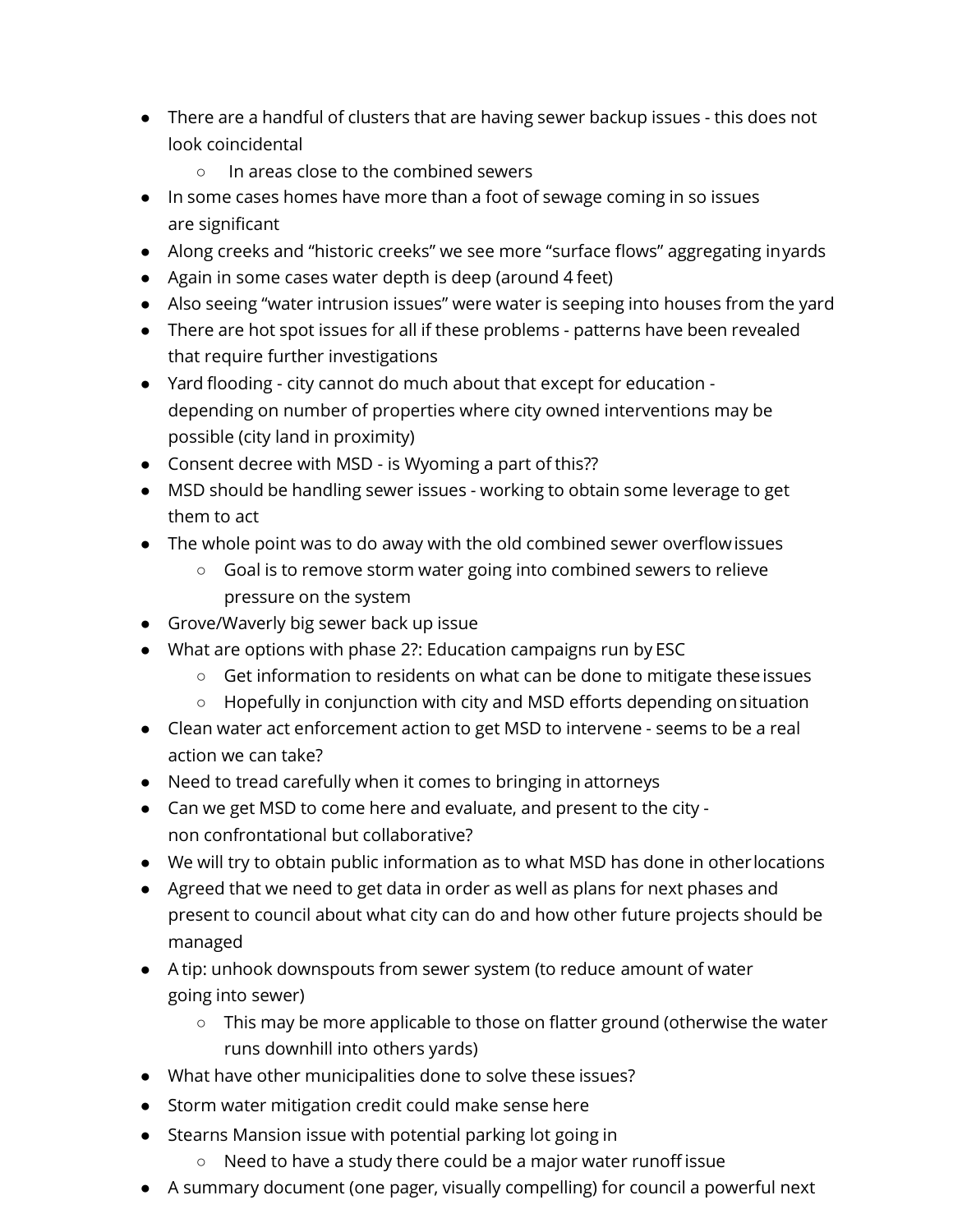step (current and future council)

- Larry Falkin, former Director of Sustainability for Cincinnati is now Assistant Superintendent at MSD - can we get him involved to advise - even via Zoom to weigh in? (Sarah will spearhead this)
- Create a list of sustainable, knowledgeable landscape architects (and/or other appropriate professionals) that can help with storm barrels, rain gardens and other environmentally sound solutions home owners can take to manage these issues
- Consider zoning ordinances that can strike a balance between allowing leeway for homeowners yet prevent any projects that would cause major runoff issues for neighbors (i.e. 5 car garages)
	- Tends to be by property size
	- Probably should be reviewed
- Natural life span of city trees are ending will need to factor in issues with greenspace

### **Community Gardens Clean Up**

- Date setting for group clean-up when is the ideal time to do this? -TBD
- Still scoping out what will make most sense for gardens when their work is finished for the season

### **Eco Styrofoam Event**

● Patrick emailed TJ to get information on how they want to run the event and when (January 7th ish time frame in Oak Park) - Patrick will follow-upagain

**Educational Plan Magnet** - Held off on discussion with Sarah not present; on hold generally to consider ESC budget and other options

### **Fall Festival**

- Need to decide who will run the booth Chris Babb?
- Recycling game that was used previously could be done again (sorting game for kids)
- Have lots of leftover reusable straws
- Have iPad or some way people can sign up for newsletter
- Could present storm water information and have survey on hand
- Historical data on rainfall and increasing frequencies etc. from environmental standpoint to showcase
- Education angle other options residents can take to manage water issues or to make environmental upgrades yards/driveways

### **Miscellaneous**

#### **Trash audits - Katie is ready to go with this**

● Better Bin compost shed is feasible and we can get it going - trying to decide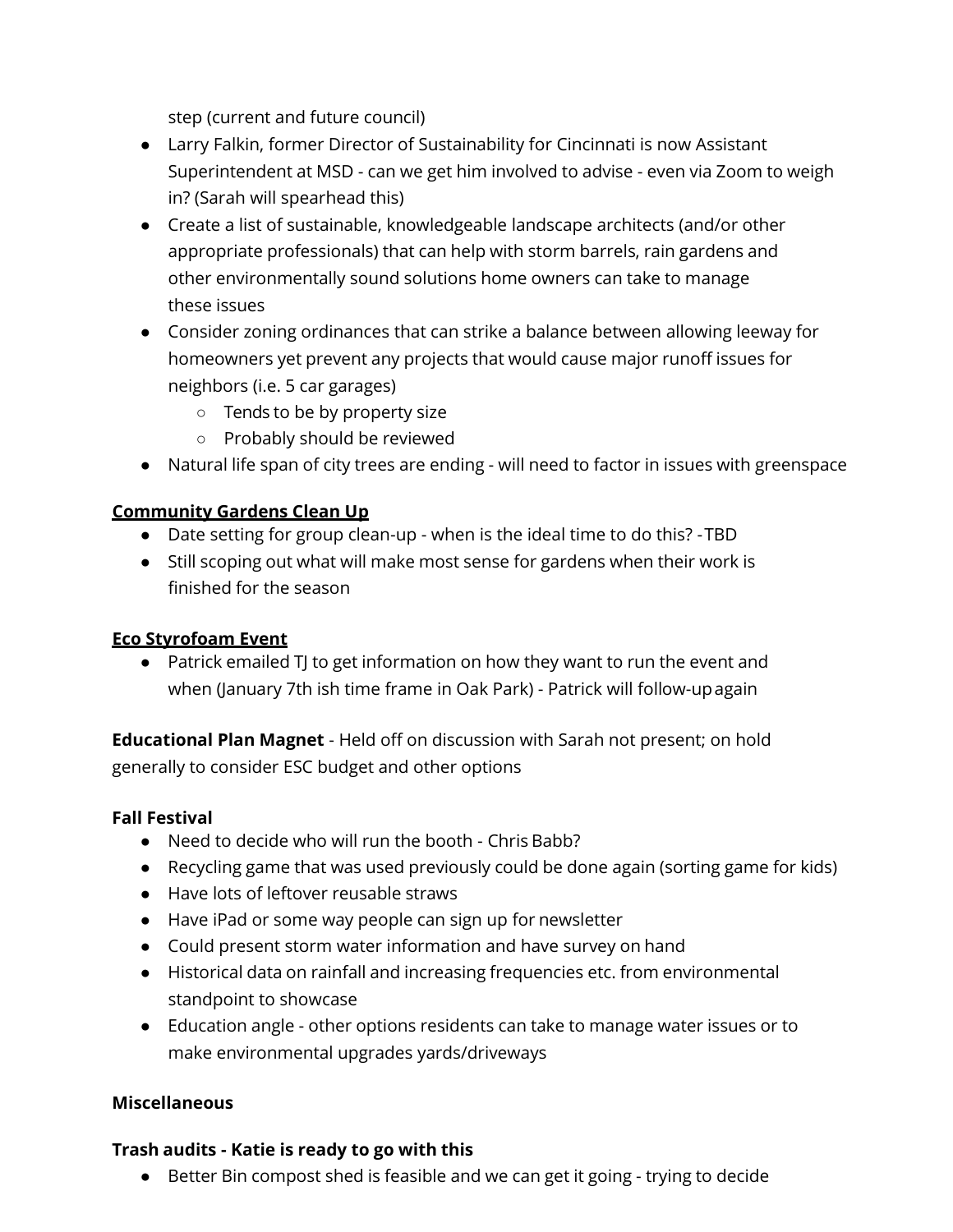good location and how shed can get installed

- First step to see how it is received and what volume we get to upgrade to a curbside pickup
- Note: We don't pay the ton we do by container (by ton is an option) for garbage pickup
- Have "Ask ESC" with recycling issues
	- Good branding for ESC
	- Community can have access to us as a commission to answer theirquestions
	- Video to kick-off
	- Folks will be able to funnel questions in for quick response
- Urban Forestry Beautification Award
	- Can we expand on who can get this?
	- Will have to run it through them should be run through them
	- There are people who are doing things (picking up trash etc.) and would be good to get recognition
- Or we can do a green business award adjunct for individuals?

### Patrick's Follow-up Email (7-15-21) re: Storm water issues:

I walked Worthington today. The storm water study group presented data last night. Worthington was a high data cluster for sewer back-ups and water intrusion.

In regards to combined sewage systems. Only 4 houses drain spouts are still tied to sewage system. Most houses daylight onto yard. Last night I recommended untying from sewer system to reduce chances of a sewer basement back up. This also implies homeowners have done what they can and is a higher chance of being an older sewer sizing issue.

Though decreasing chance of sewage back up. Downspouts and gutters are the number one reason for water intrusion. I noticed one home with a downspout shooting straight down against foundation, no turn, no splash block. This one has a higher probability of water intrusion in the basement.

Environmental Solutions then become landscaping rain gardens, water management systems, and green streets.

Also all the homes along Worthington are early block foundation. All should probably have sump pumps and may need additional foundational structural solutions.

In regards to green streets. There was conversation about driveways that absorb water. Average cost 50grand, extremely cost prohibitive.

But the central idea is to delay the water the driveway produces, as long as possible, from taxing our drainage sewer system. Green streets tend to remove curbs and dig water management systems between sidewalks and road and essentially a rain garden above. A green street for your driveway would be a trench alongside it or mini rain garden. To slow water before reaching sewer.